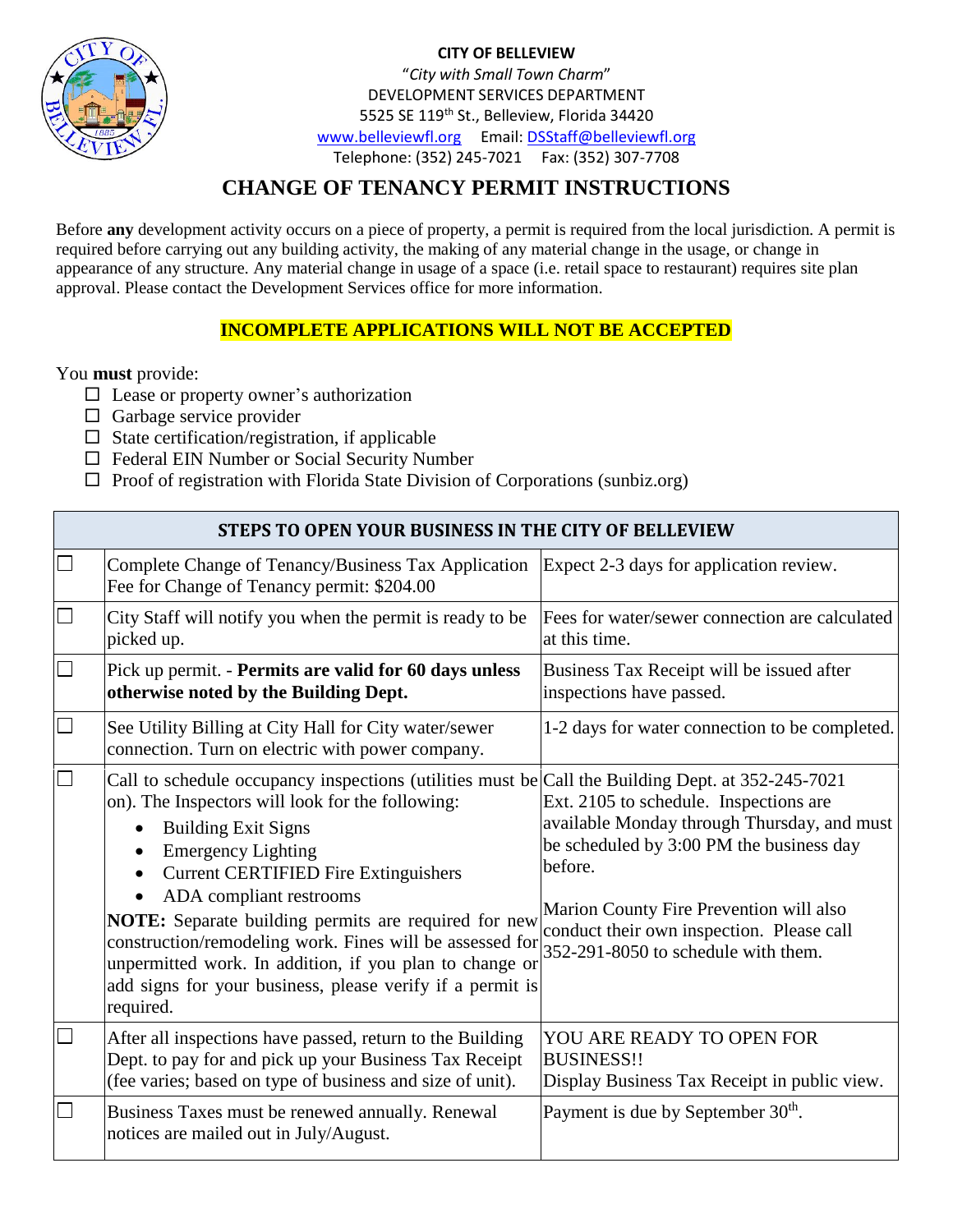

**CITY OF BELLEVIEW**  "City with Small Town Charm"

DEVELOPMENT SERVICES DEPARTMENT 5525 SE 119th St., Belleview, Florida 34420 www.belleviewfl.org Email:DSStaff@belleviewfl.org

Telephone: (352) 245-7021 Fax: (352) 307-7708

| Permit #:          |  |
|--------------------|--|
| Received by: _____ |  |
| Application Date:  |  |
| Fees Rec'd:        |  |
|                    |  |

### **CHANGE OF TENANCY APPLICATION**

Power Company  $\square$  Duke Energy  $\square$  SECO

Permit # \_\_\_\_\_\_\_\_\_\_\_\_\_ Parcel # \_\_\_\_\_\_\_\_\_\_\_\_\_ COB Reg. # \_\_\_\_\_\_\_\_\_\_\_\_\_

Business Location: \_\_\_\_\_\_\_\_\_\_\_\_\_\_\_\_\_\_\_\_\_\_\_\_\_\_\_\_\_\_\_\_\_\_\_\_\_\_\_\_\_\_\_\_\_\_\_\_\_\_\_\_\_

Specific Type of Business: \_\_\_\_\_\_\_\_\_\_\_\_\_\_\_\_\_\_\_\_\_\_\_\_\_\_\_\_\_\_\_\_\_\_\_\_\_\_\_\_\_\_\_\_\_\_\_

List any modifications to be made to building/unit\*\*

\_\_\_\_\_\_\_\_\_\_\_\_\_\_\_\_\_\_\_\_\_\_\_\_\_\_\_\_\_\_\_\_\_\_\_\_\_\_\_\_\_\_\_\_\_\_\_\_\_\_\_\_\_\_\_\_\_\_\_\_\_\_\_\_\_\_\_\_\_ \*\*any modifications will require a Certified Contractor to pull permits and a notarized letter of authorization from the property owner. Additional forms are required.

\_\_\_\_\_\_\_\_\_\_\_\_\_\_\_\_\_\_\_\_\_\_\_\_\_\_\_\_\_\_\_\_\_\_\_\_\_\_\_\_\_\_\_\_\_\_\_\_\_\_\_\_\_\_\_\_\_\_\_\_\_\_\_\_\_\_\_\_\_

| <b>Property Owners Information</b>                                                                                                                                                                                                                                                                                      | <b>Tenant Information</b> |  |
|-------------------------------------------------------------------------------------------------------------------------------------------------------------------------------------------------------------------------------------------------------------------------------------------------------------------------|---------------------------|--|
|                                                                                                                                                                                                                                                                                                                         |                           |  |
|                                                                                                                                                                                                                                                                                                                         |                           |  |
|                                                                                                                                                                                                                                                                                                                         |                           |  |
| The applicant agrees to comply with the Municipal Ordinances and with the conditions of this permit;<br>understands that the issuance of the permit created no legal liability, express or implied, of the Department,<br>Municipality, Agency, or inspector; and certifies that all the above information is accurate. |                           |  |
|                                                                                                                                                                                                                                                                                                                         |                           |  |

| <b>Permit Expiration</b>                               | <b>Permit Issued By</b> |
|--------------------------------------------------------|-------------------------|
| This permit expires sixty $(60)$ days from the date it |                         |
| is issued unless otherwise noted below or              | Name:                   |
| governed by law.                                       |                         |
|                                                        | Date:                   |
|                                                        |                         |

| Please List Existing and Proposed Use for property |          |
|----------------------------------------------------|----------|
| Existing                                           | Proposed |

| Building Official to determine Change of Use |  |
|----------------------------------------------|--|
| Change of Use: Yes_                          |  |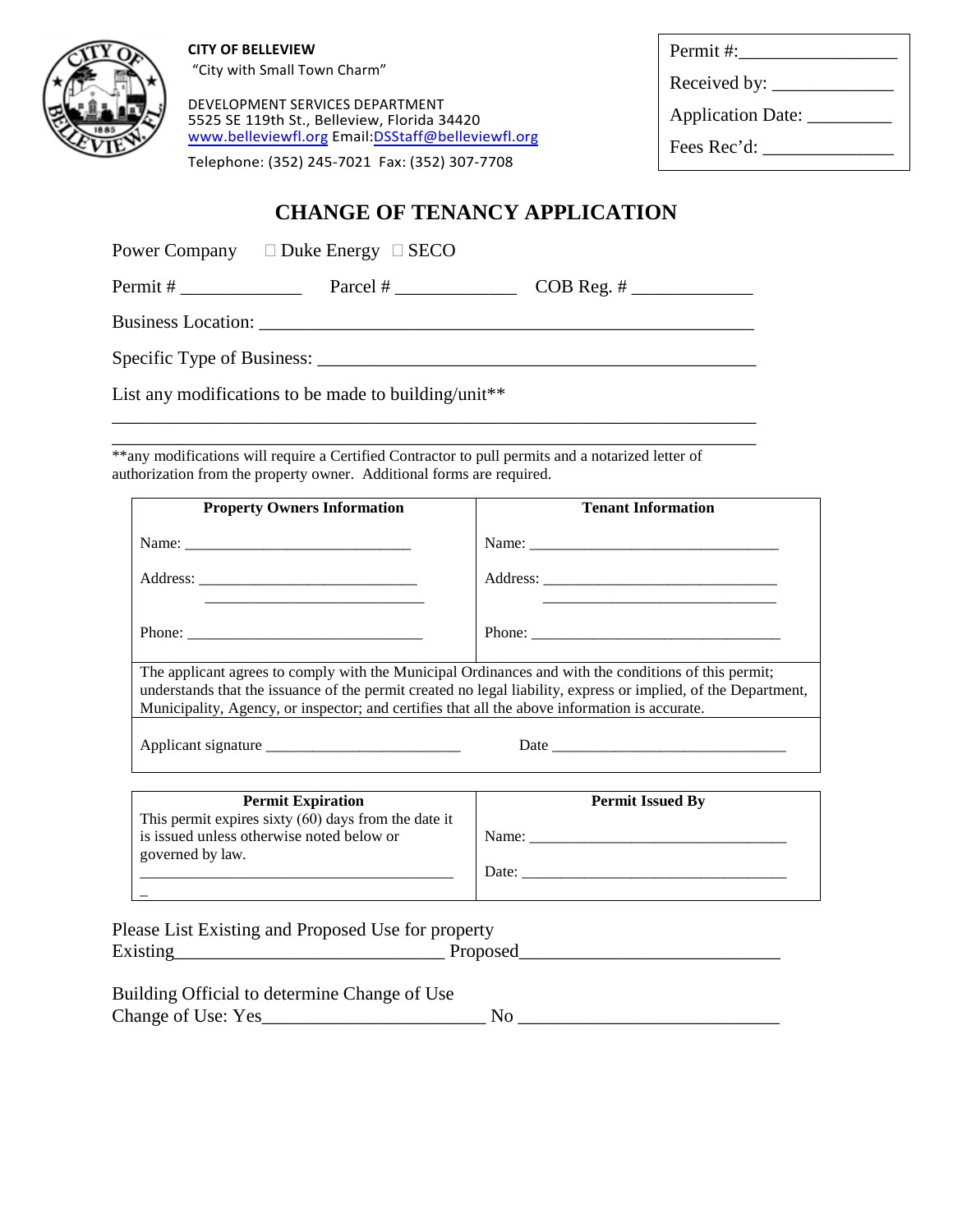

**CITY OF BELLEVIEW** "City with Small Town Charm" DEVELOPMENT SERVICES DEPARTMENT 5525 SE 119<sup>th</sup> St., Belleview, Florida 34420 [www.belleviewfl.org](http://www.belleviewfl.org/) Email[: DSStaff@belleviewfl.org](mailto:DSStaff@belleviewfl.org) Telephone: (352) 245-7021 Fax: (352) 307-7708

| Permit #                 |
|--------------------------|
| Received by:             |
| <b>Application Date:</b> |
| Fees Rec'd:              |
|                          |

# **CHANGE OF OCCUPANCY LETTER OF AUTHORIZATION**

| Date: |  |
|-------|--|
|       |  |

Property Address: \_\_\_\_\_\_\_\_\_\_\_\_\_\_\_\_\_\_\_\_\_\_\_\_\_\_\_\_\_\_\_\_\_\_\_\_\_\_\_

To Whom It May Concern:

The new tenant \_\_\_\_\_\_\_\_\_\_\_\_\_\_\_\_\_\_\_\_\_\_\_\_\_\_\_\_\_\_\_ at the above address has permission to operate a \_\_\_\_\_\_\_\_\_\_\_\_\_\_\_\_\_\_\_\_\_\_\_\_\_\_\_\_\_\_ business and to make necessary tenant improvements in order to operate same business. Any and all improvements, alterations, etc. must comply with the terms and conditions within the tenant/owner lease agreement, Building, and Zoning Codes. All costs incurred including but not limited to, construction, permits, impact fees, etc. will be at the tenant's expense and paid for by the tenant.

\_\_\_\_\_\_\_\_\_\_\_\_\_\_\_\_\_\_\_\_\_\_\_\_\_\_\_\_\_ Signature of Owner

| <b>STATE OF FLORIDA</b> |  |
|-------------------------|--|
| <b>COUNTY OF</b>        |  |

| The foregoing instrument was acknowledged before me this |                                                   | day of | 20 |
|----------------------------------------------------------|---------------------------------------------------|--------|----|
| Bv                                                       | who is personally known to me or who has produced |        |    |
|                                                          | as identification.                                |        |    |

\_\_\_\_\_\_\_\_\_\_\_\_\_\_\_\_\_\_\_\_\_\_\_\_\_\_\_\_\_\_ Notary Public (seal)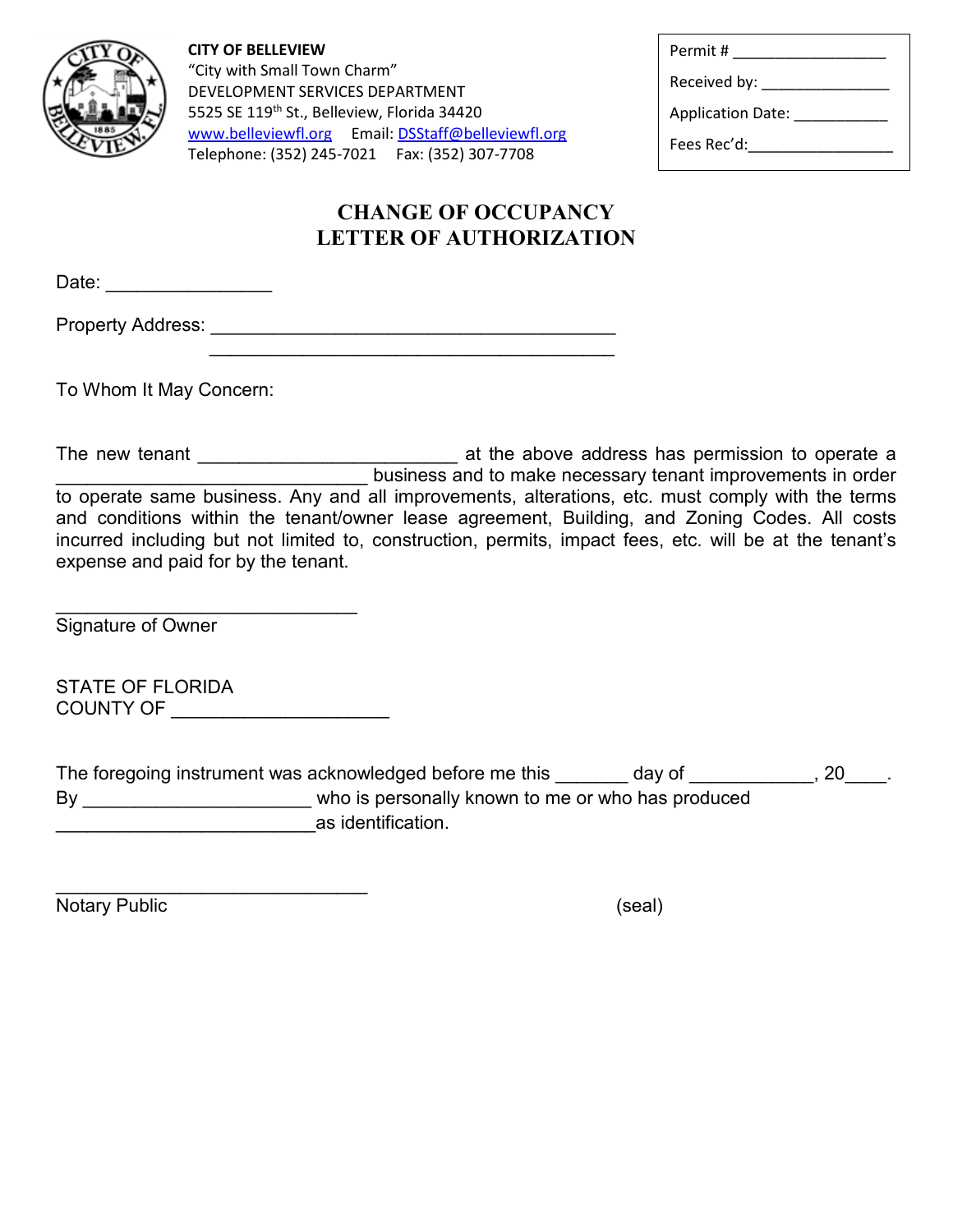

**CITY OF BELLEVIEW** "*City with Small Town Charm*" DEVELOPMENT SERVICES DEPARTMENT 5525 SE 119<sup>th</sup> St., Belleview, Florida 34420 [www.belleviewfl.org](http://www.belleviewfl.org/) Email[: DSStaff@belleviewfl.org](mailto:DSStaff@belleviewfl.org) Telephone: (352) 245-7021 Fax: (352) 307-7708

| Project #:               |  |
|--------------------------|--|
| Received by:             |  |
| <b>Application Date:</b> |  |
| Fees Rec'd:              |  |
|                          |  |

# **ACKNOWLEDGEMENT FORM**

Belleview City Code, Section 126 outlines all commercial sign requirements.

#### **By signing this form, the business owner acknowledges that permits are required for signs and interior/exterior alterations.**

Examples of Permanent Signs requiring a permit (Sec. 126.5):

- New building mounted signs with new framing or light box and new pole and monument signs
- Electrical work to existing and new signs
- LED scrolling text signs (require Development Services Director approval)
- Signs erected that are secured in or to the ground, including signs mounted on wooden posts
- Directional signs, awnings used as signage, and Drive-thru menu boards

Examples of Temporary Signs requiring a permit (Sec. 126.6):

- Open House Signs
- Inflatables/Wind Activated

Signs that do not require a permit:

- Replacement of existing plastic facing
- Temporary banner no larger than 60 sq. ft. (ONE BANNER PER BUSINESS ALLOWED) (Sec. 126.6)

Other items requiring a permit:

- Electrical (Running electrical lines overhead or to other locations)
- Plumbing (Relocating sinks, toilet, adding hair washing sinks, etc.)
- HVAC, ventilation for nail salons and other exhaust systems

\_\_\_\_\_\_\_\_\_\_\_\_\_\_\_\_\_\_\_\_\_\_\_\_\_\_\_\_\_\_\_ \_\_\_\_\_\_\_\_\_\_\_\_\_\_

- Re/Moving interior walls, replacing doors (including roll up doors) and replacing windows
- Gas (Adding or moving gas lines)

| owner of business                                                                 | acknowledge the above City Codes |
|-----------------------------------------------------------------------------------|----------------------------------|
| apply to signage and alterations for the business located at                      | . If any construction,           |
| remodeling, or signage is done without proper permitting, fines will be assessed. |                                  |

Signature Date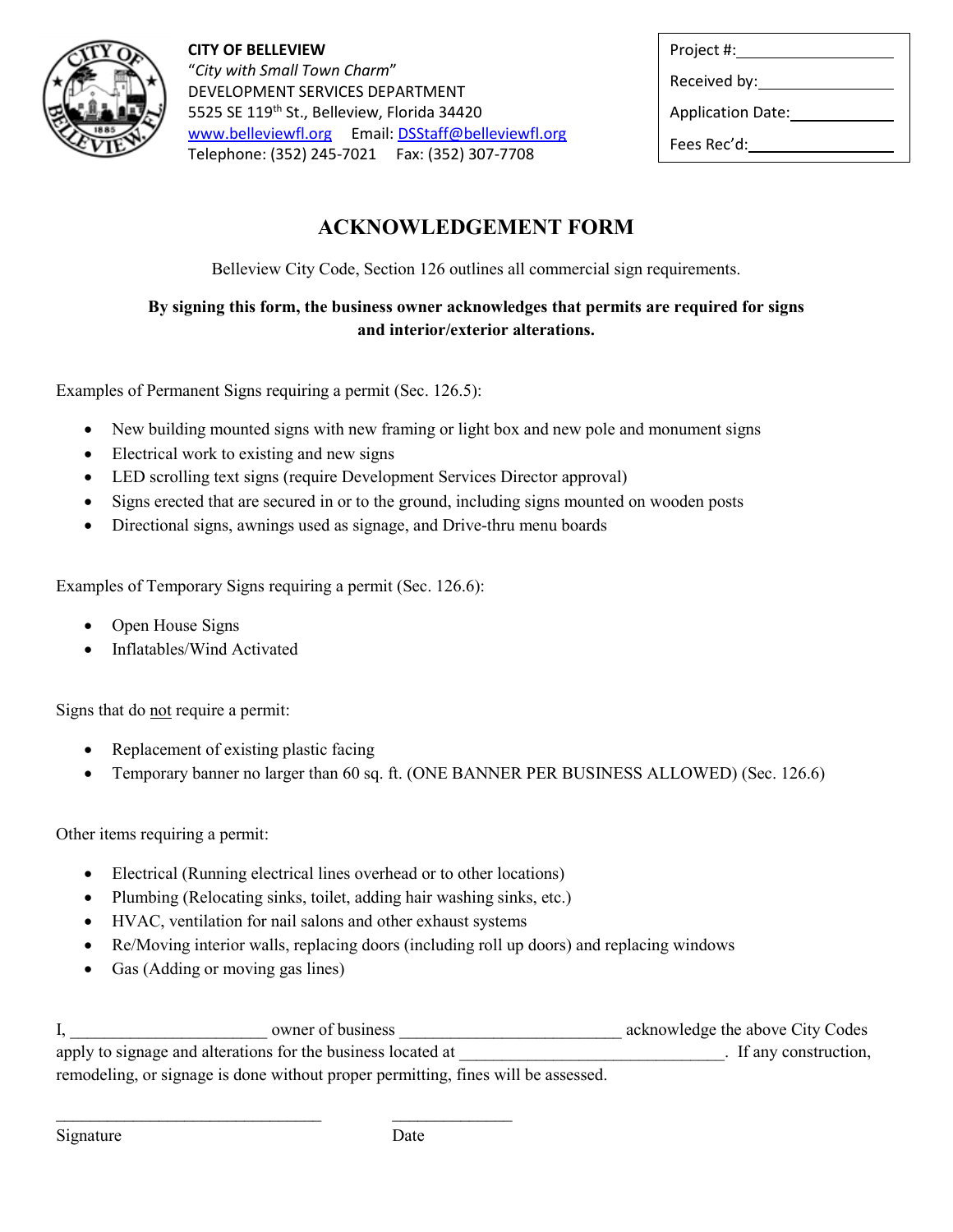

**CITY OF BELLEVIEW** "*City with Small Town Charm*" DEVELOPMENT SERVICES DEPARTMENT 5525 SE 119<sup>th</sup> St., Belleview, Florida 34420 [www.belleviewfl.org](http://www.belleviewfl.org/) Email[: DSStaff@belleviewfl.org](mailto:DSStaff@belleviewfl.org) Telephone: (352) 245-7021 Fax: (352)307-7708

## **CHANGE OF TENANCY EXISTING FLOOR PLAN**

Business Name: \_\_\_\_\_\_\_\_\_\_\_\_\_\_\_\_\_\_\_\_\_\_\_\_\_\_\_\_\_\_\_\_\_\_\_\_\_\_\_\_\_\_\_\_\_\_\_\_\_\_\_\_\_\_\_\_\_\_\_\_\_\_\_\_\_\_\_\_\_\_\_\_

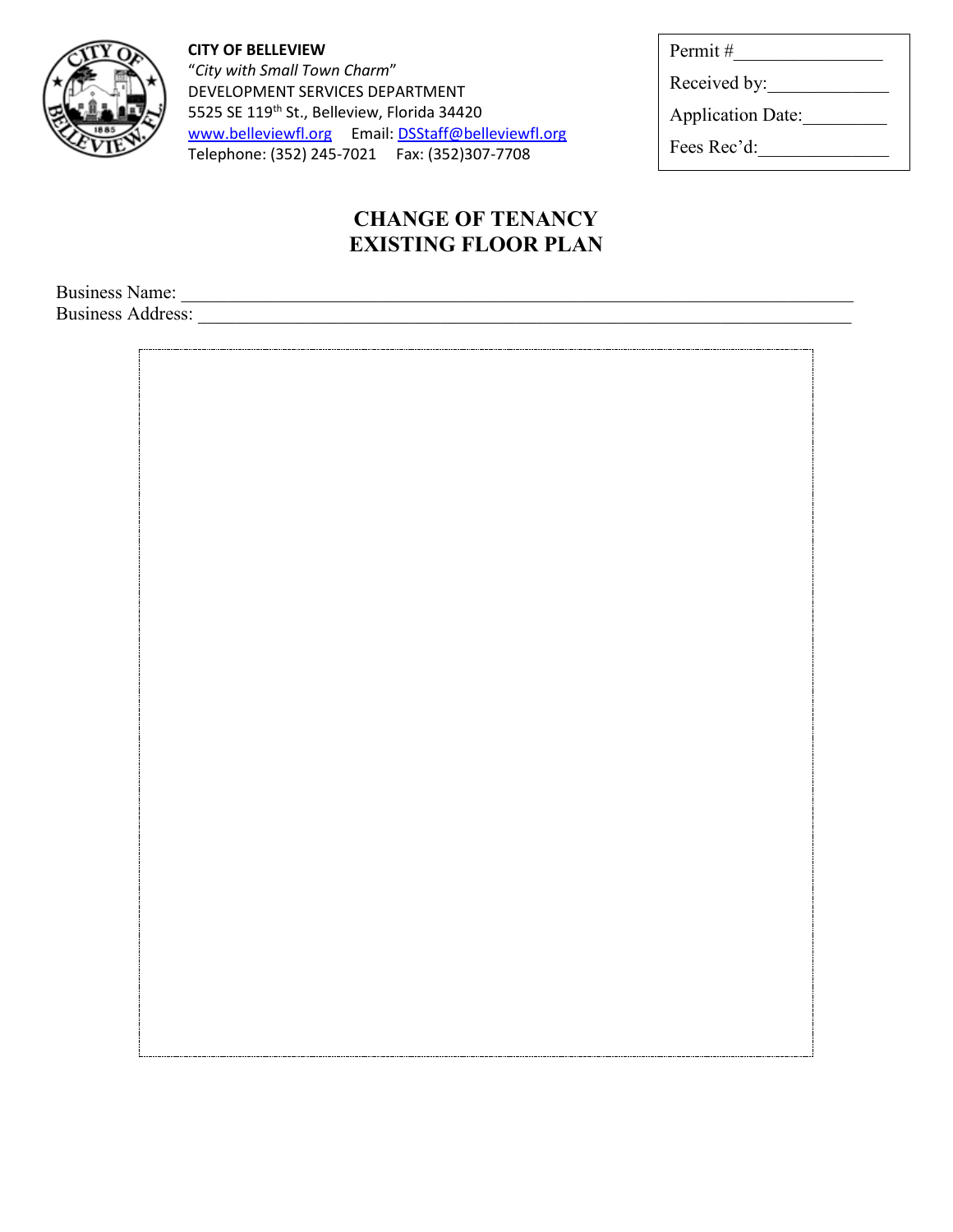

**CITY OF BELLEVIEW** "*City with Small Town Charm*" DEVELOPMENT SERVICES DEPARTMENT 5525 SE 119<sup>th</sup> St., Belleview, Florida 34420 [www.belleviewfl.org](http://www.belleviewfl.org/) Email[: DSStaff@belleviewfl.org](mailto:DSStaff@belleviewfl.org) Telephone: (352) 245-7021 Fax: (352) 307-7708

| Permit#:                 |
|--------------------------|
| Received by:             |
| <b>Application Date:</b> |
| Fees Rec'd:              |
|                          |

## **CHANGE OF TENANCY PROPOSED FLOOR PLAN**

Business Name: \_\_\_\_\_\_\_\_\_\_\_\_\_\_\_\_\_\_\_\_\_\_\_\_\_\_\_\_\_\_\_\_\_\_\_\_\_\_\_\_\_\_\_\_\_\_\_\_\_\_\_\_\_\_\_\_\_\_\_\_\_\_\_\_\_\_\_\_\_\_\_\_ Business Address: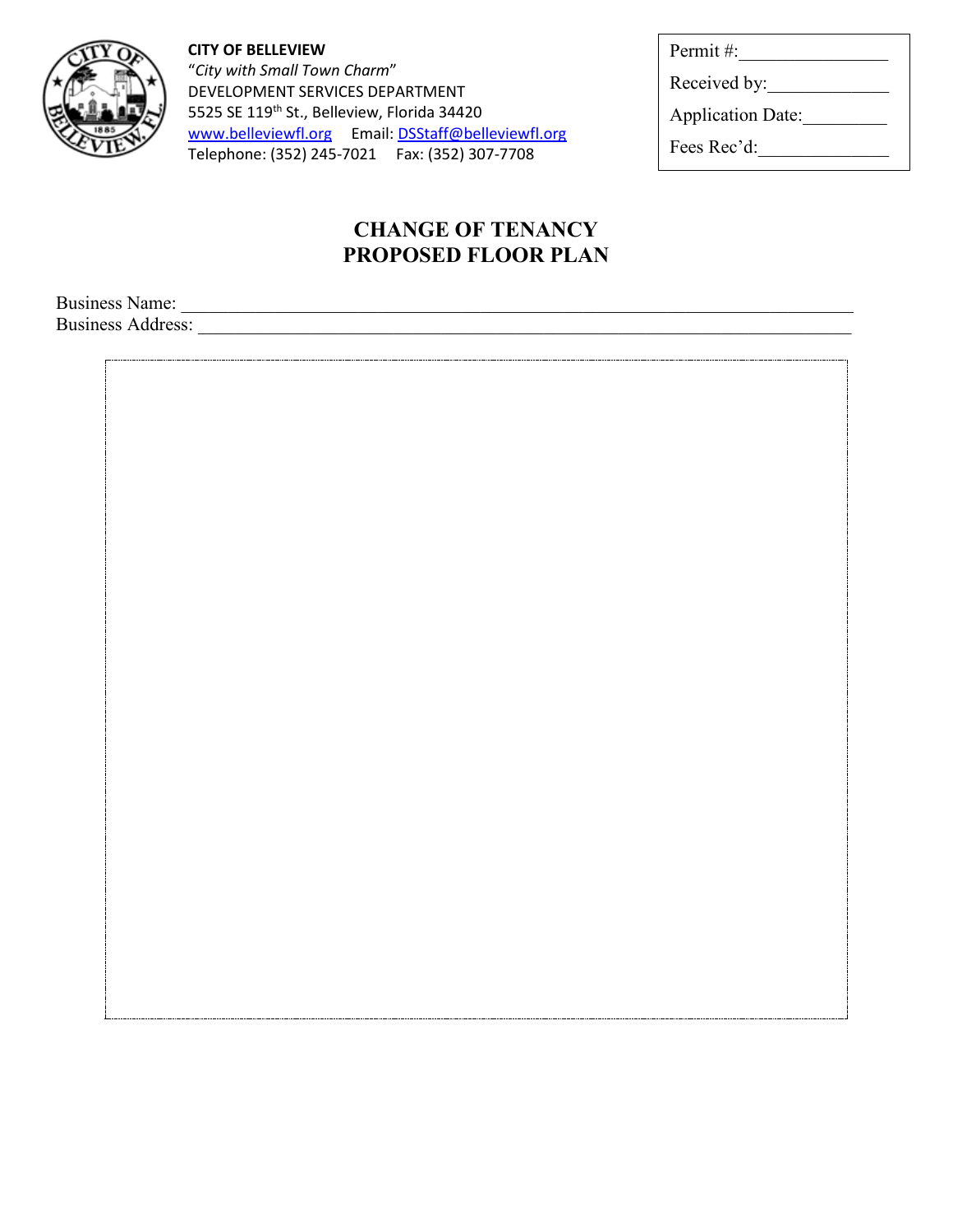

**CITY OF BELLEVIEW** "*City with Small Town Charm*" DEVELOPMENT SERVICES DEPARTMENT 5525 SE 119<sup>th</sup> St., Belleview, Florida 34420 [www.belleviewfl.org](http://www.belleviewfl.org/) Email: [DSStaff@belleviewfl.org](mailto:DSStaff@belleviewfl.org) Telephone: (352) 245-7021 Fax: (352) 307-7708

Project #:\_\_\_\_\_\_\_\_\_\_\_\_\_\_\_\_

Received by:

Application Date:

Fees Rec'd:

### **REQUEST FOR CONNECTION AND IMPACT FEE QUOTE FOR WATER AND SEWER**

|                                                                                                                                                                                                                                                                                           | Parcel #: $\qquad \qquad$ |  |  |
|-------------------------------------------------------------------------------------------------------------------------------------------------------------------------------------------------------------------------------------------------------------------------------------------|---------------------------|--|--|
|                                                                                                                                                                                                                                                                                           |                           |  |  |
|                                                                                                                                                                                                                                                                                           |                           |  |  |
| Residential<br>Total Sq Ft Under Roof: ___________________________ Irrigation Meter? ___________                                                                                                                                                                                          |                           |  |  |
| If Multifamily:                                                                                                                                                                                                                                                                           |                           |  |  |
| Commercial                                                                                                                                                                                                                                                                                |                           |  |  |
| Type of Business(es): $\frac{1}{2}$ and $\frac{1}{2}$ and $\frac{1}{2}$ and $\frac{1}{2}$ and $\frac{1}{2}$ and $\frac{1}{2}$ and $\frac{1}{2}$ and $\frac{1}{2}$ and $\frac{1}{2}$ and $\frac{1}{2}$ and $\frac{1}{2}$ and $\frac{1}{2}$ and $\frac{1}{2}$ and $\frac{1}{2}$ and $\frac$ |                           |  |  |
| Complete applicable fields:<br>Medical: # of practitioners _______________________# of employees _______________                                                                                                                                                                          |                           |  |  |
| Schools/Daycares: # of pupils ________ # of staff ________ food available? _____<br>Office / Warehouse: # of employees per 8 hour shift # of restrooms<br>Meter size needed (if above standard): _______________ Irrigation Meter needed? ____________________                            |                           |  |  |

#### **NOTICE:**

I realize that this is an approximate quote, and fees are subject to change at any time, and that the fees will be different if the business conducted at this location differs from what is listed above. Further, I am aware impact fee quotes are valid through the end of the calendar year due to CCI increases that take effect on January 1.

| Signature of person making request                                                                                                                                                        | Printed name of person making request                                                                                                                                                                 |  |  |
|-------------------------------------------------------------------------------------------------------------------------------------------------------------------------------------------|-------------------------------------------------------------------------------------------------------------------------------------------------------------------------------------------------------|--|--|
| Water Connection Fee:<br><b>Sewer Connection Fee:</b><br>Irrigation Meter:<br>Parks & Rec Impact<br>Water Impact:<br>Sewer Impact:<br>Deposit:<br>Total:<br>Comment/Special Instructions: | <b>FOR OFFICE USE ONLY</b><br>Date annexation forms signed:<br>Developer's Agreement completed:<br><b>Emergency Operations Fee:</b><br>Boring Charge:<br><b>Front Foot Fees:</b><br>Fire Suppression: |  |  |
| Public Works Employee:                                                                                                                                                                    | Date:                                                                                                                                                                                                 |  |  |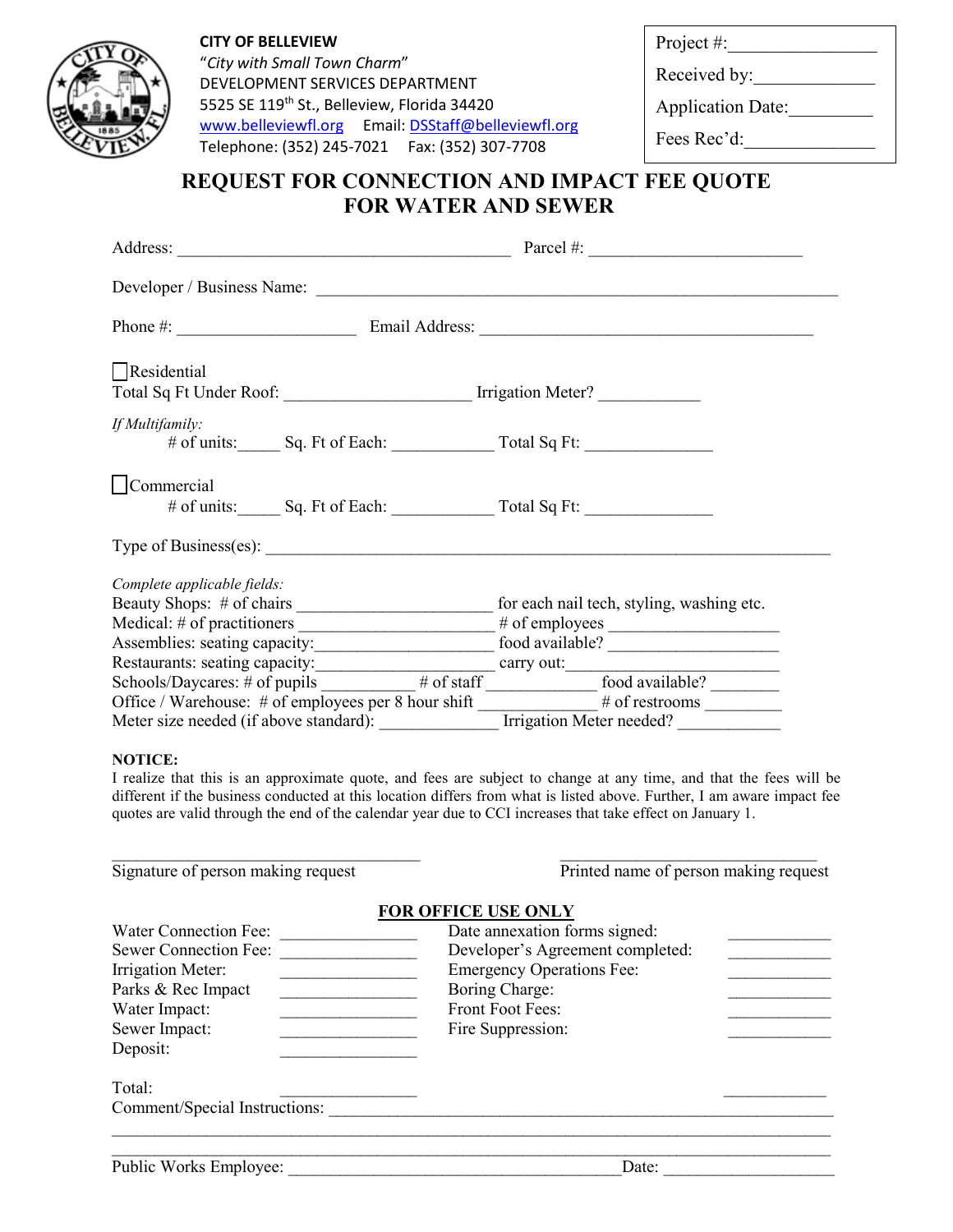| <b>CITY OF BELLEVIEW</b><br>"City with Small Town Charm"<br>DEVELOPMENT SERVICES DEPARTMENT |                                                                                                                                                                                                                               |                                 | Project #:                               |
|---------------------------------------------------------------------------------------------|-------------------------------------------------------------------------------------------------------------------------------------------------------------------------------------------------------------------------------|---------------------------------|------------------------------------------|
|                                                                                             |                                                                                                                                                                                                                               |                                 |                                          |
|                                                                                             | 5525 SE 119th St., Belleview, Florida 34420                                                                                                                                                                                   |                                 | Application Date:                        |
|                                                                                             | www.belleviewfl.org Email: DSStaff@belleviewfl.org<br>Telephone: (352) 245-7021    Fax: (352) 307-7708                                                                                                                        |                                 | $\text{Fees Rec'd:}\n$                   |
|                                                                                             |                                                                                                                                                                                                                               | <b>BUSINESS TAX APPLICATION</b> |                                          |
|                                                                                             | CHECK ONE OF THE FOLLOWING: __________ NEW BUSINESS ____________ TRANSFER                                                                                                                                                     |                                 |                                          |
|                                                                                             | BUSINESS NAME, ADDRESS, TELEPHONE & EMAIL                                                                                                                                                                                     |                                 | OWNER'S NAME, ADDRESS, TELEPHONE & EMAIL |
|                                                                                             |                                                                                                                                                                                                                               |                                 |                                          |
|                                                                                             |                                                                                                                                                                                                                               |                                 |                                          |
|                                                                                             |                                                                                                                                                                                                                               |                                 |                                          |
|                                                                                             |                                                                                                                                                                                                                               |                                 |                                          |
|                                                                                             | <b>MAILING ADDRESS IF DIFFERENT FROM BUSINESS ADDRESS:</b>                                                                                                                                                                    |                                 |                                          |
|                                                                                             | IF CORPORATION LIST MEMBERS OFFICERS <b>And Contain the CORPORATION</b> LIST MEMBERS OF THE RESEARCH OF THE RESEARCH OF                                                                                                       |                                 |                                          |
|                                                                                             |                                                                                                                                                                                                                               |                                 |                                          |
|                                                                                             | <b>EMERGENCY CONTACT NAME, ADDRESS &amp; TELEPHONE</b><br>$1.$ )                                                                                                                                                              |                                 | $2.$ )                                   |
|                                                                                             | <u> 1989 - Johann Stoff, amerikansk politiker (* 1908)</u>                                                                                                                                                                    |                                 |                                          |
|                                                                                             |                                                                                                                                                                                                                               |                                 |                                          |
|                                                                                             |                                                                                                                                                                                                                               |                                 |                                          |
| <b>BUSINESS INFORMATION:</b>                                                                |                                                                                                                                                                                                                               |                                 |                                          |
|                                                                                             |                                                                                                                                                                                                                               |                                 |                                          |
|                                                                                             |                                                                                                                                                                                                                               |                                 |                                          |
|                                                                                             | SHOPPING CENTER NAME, IF APPLICABLE SALE AND A CHARGE AND A CHARGE AND A CHARGE AND A CHARGE AND A CHARGE AND A                                                                                                               |                                 |                                          |
|                                                                                             | GARBAGE SERVICE (REQUIRED IF INSIDE CITY LIMITS) CONTRACT CONTRACT CONTRACT CONTRACT CONTRACT CONTROL CONTROL CONTROL CONTROL CONTROL CONTROL CONTROL CONTROL CONTROL CONTROL CONTROL CONTROL CONTROL CONTROL CONTROL CONTROL |                                 |                                          |
|                                                                                             |                                                                                                                                                                                                                               |                                 |                                          |
|                                                                                             |                                                                                                                                                                                                                               |                                 |                                          |
|                                                                                             | PLEASE COMPLETE THE SECTIONS APPLICABLE TO YOUR BUSINESS:                                                                                                                                                                     |                                 |                                          |
|                                                                                             |                                                                                                                                                                                                                               |                                 |                                          |
|                                                                                             |                                                                                                                                                                                                                               |                                 |                                          |
|                                                                                             | HAZARDOUS WASTE (SPECIFY) And the state of the state of the state of the state of the state of the state of the state of the state of the state of the state of the state of the state of the state of the state of the state |                                 |                                          |
|                                                                                             |                                                                                                                                                                                                                               |                                 |                                          |